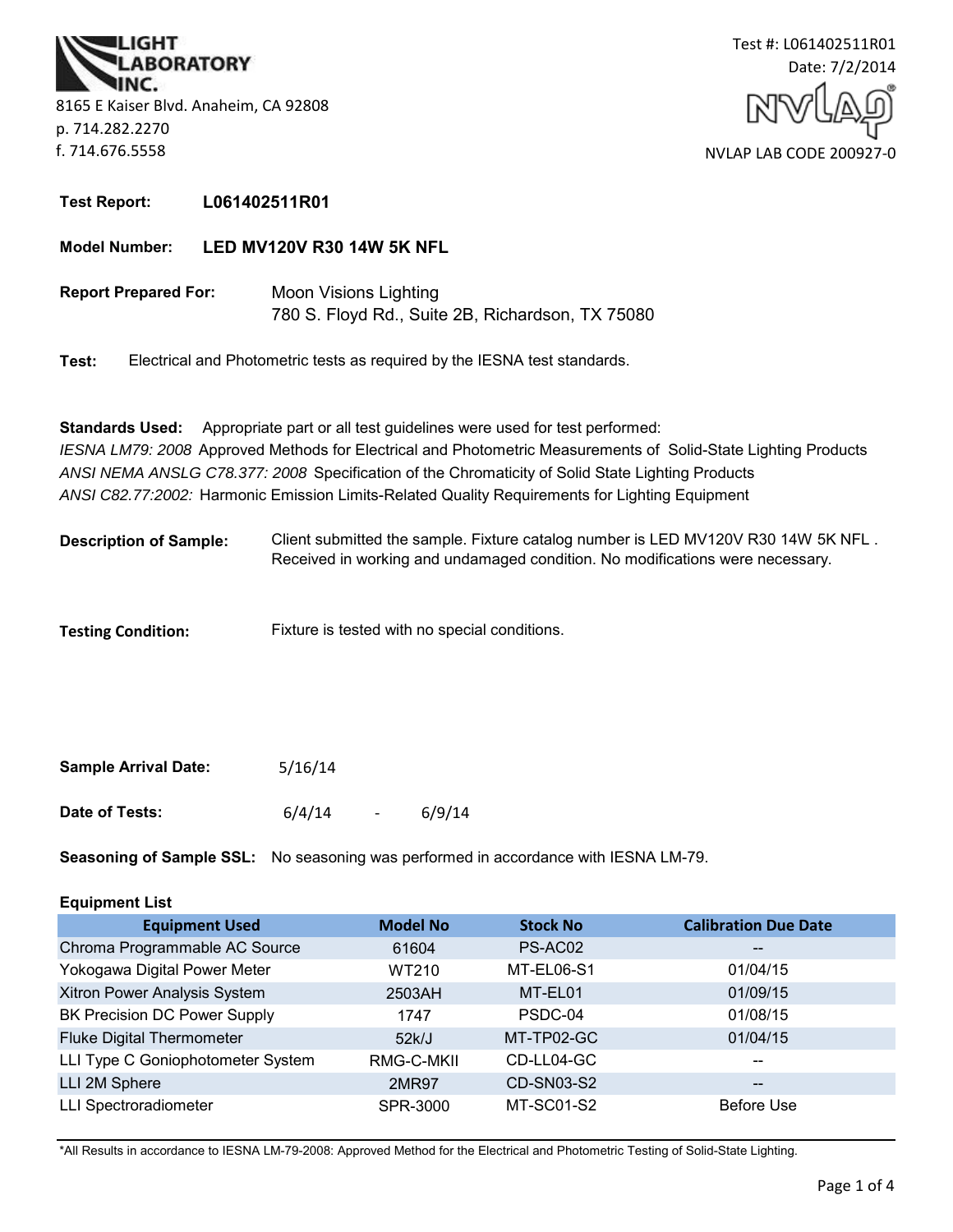

8165 E Kaiser Blvd. Anaheim, CA 92808 p. 714.282.2270 f. 714.676.5558



NVLAP LAB CODE 200927-0

| <b>LM-79 Test Summary</b>                |                           |
|------------------------------------------|---------------------------|
| <b>Manufacturer:</b>                     | Moon Visions Lighting     |
| <b>Model Number:</b>                     | LED MV120V R30 14W 5K NFL |
| <b>LAMPCAT:</b>                          | N/A                       |
| <b>Driver Model Number:</b>              | N/A                       |
| <b>Total Lumens:</b>                     | 1406.58                   |
| Input Voltage (VAC/60Hz):                | 120.00                    |
| <b>Input Current (Amp):</b>              | 0.13                      |
| Input Power (W):                         | 13.86                     |
| <b>Input Power Factor:</b>               | 0.91                      |
| Total Harmonic Distortion @ 120V(%): 11% |                           |
| Total Harmonic Distortion @ 277V(%): N/A |                           |
| <b>Efficacy:</b>                         | 102                       |
| <b>Color Rendering Index (CRI):</b>      | 84                        |
| <b>Correlated Color Temperature (K):</b> | 5232                      |
| <b>Chromaticity Coordinate x:</b>        | 0.3391                    |
| <b>Chromaticity Coordinate y:</b>        | 0.3511                    |
| Ambient Temperature (°F):                | 77.0                      |
| <b>Stabilization Time (Hours):</b>       | 0:35                      |
| <b>Total Operating Time (Hours):</b>     | 1:35                      |
| Off State Power(W):                      | 0.00                      |





FIG.1 LUMINAIRE

\*All Results in accordance to IESNA LM-79-2008: Approved Method for the Electrical and Photometric Testing of Solid-State Lighting.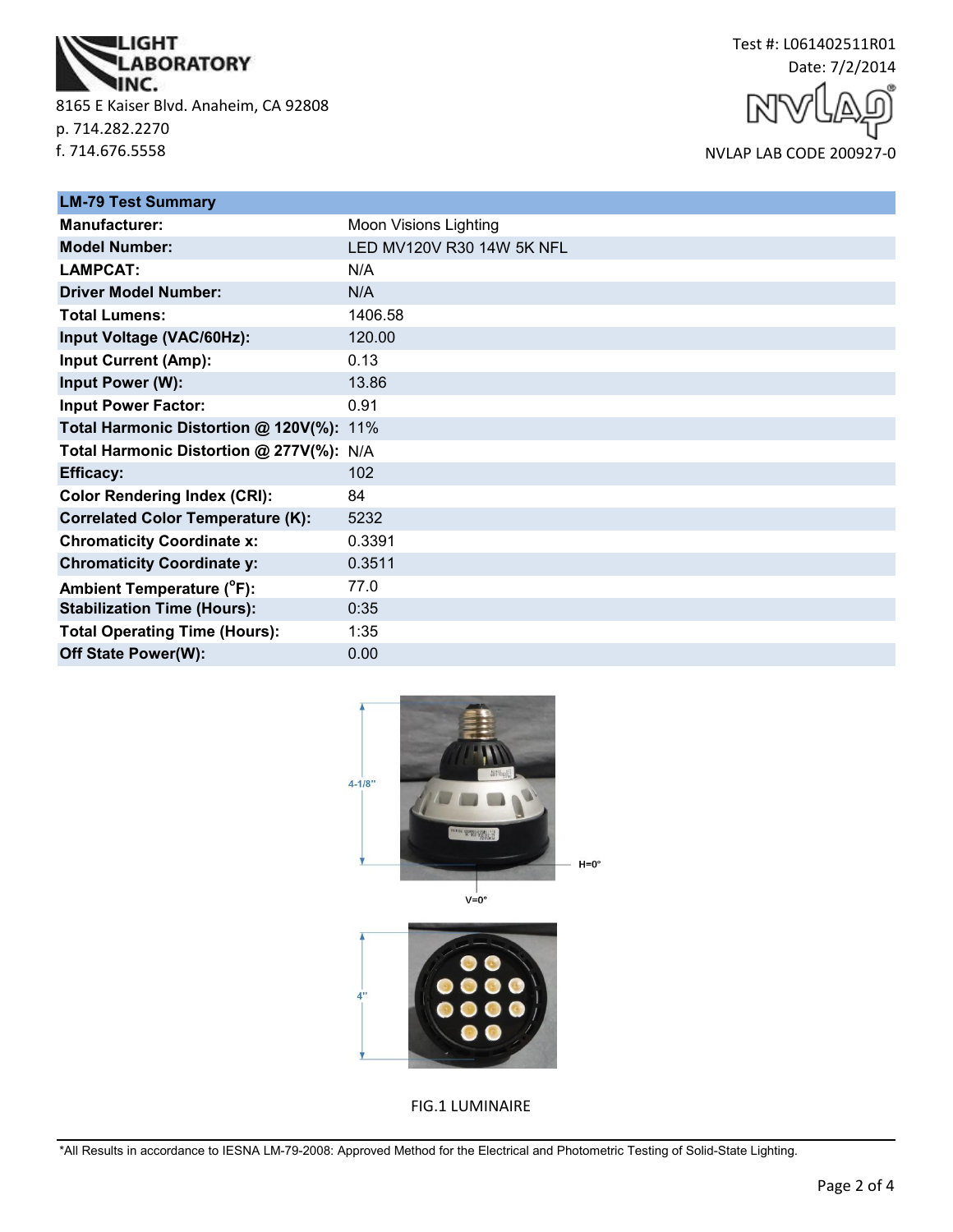**ABORATORY** IINC. 8165 E Kaiser Blvd. Anaheim, CA 92808 p. 714.282.2270 f. 714.676.5558

**IGHT** 



NVLAP LAB CODE 200927-0



#### **CRI & CCT**

| X               | 0.3391  |  |
|-----------------|---------|--|
| y               | 0.3511  |  |
| u'              | 0.2076  |  |
| ${\bf v}'$      | 0.4835  |  |
| <b>CRI</b>      | 83.70   |  |
| <b>CCT</b>      | 5232    |  |
| Duv             | 0.00223 |  |
| <b>R</b> Values |         |  |
| R1              | 81.86   |  |
| R <sub>2</sub>  | 89.49   |  |
| R3              | 94.00   |  |
| R4              | 83.04   |  |
| <b>R5</b>       | 82.70   |  |
| R6              | 84.74   |  |
| R7              | 86.71   |  |
| R8              | 66.97   |  |
| R9              | 7.09    |  |
| <b>R10</b>      | 74.86   |  |
| <b>R11</b>      | 82.56   |  |
| <b>R12</b>      | 64.04   |  |
| <b>R13</b>      | 84.01   |  |
| <b>R14</b>      | 96.75   |  |



\*All Results in accordance to IESNA LM-79-2008: Approved Method for the Electrical and Photometric Testing of Solid-State Lighting.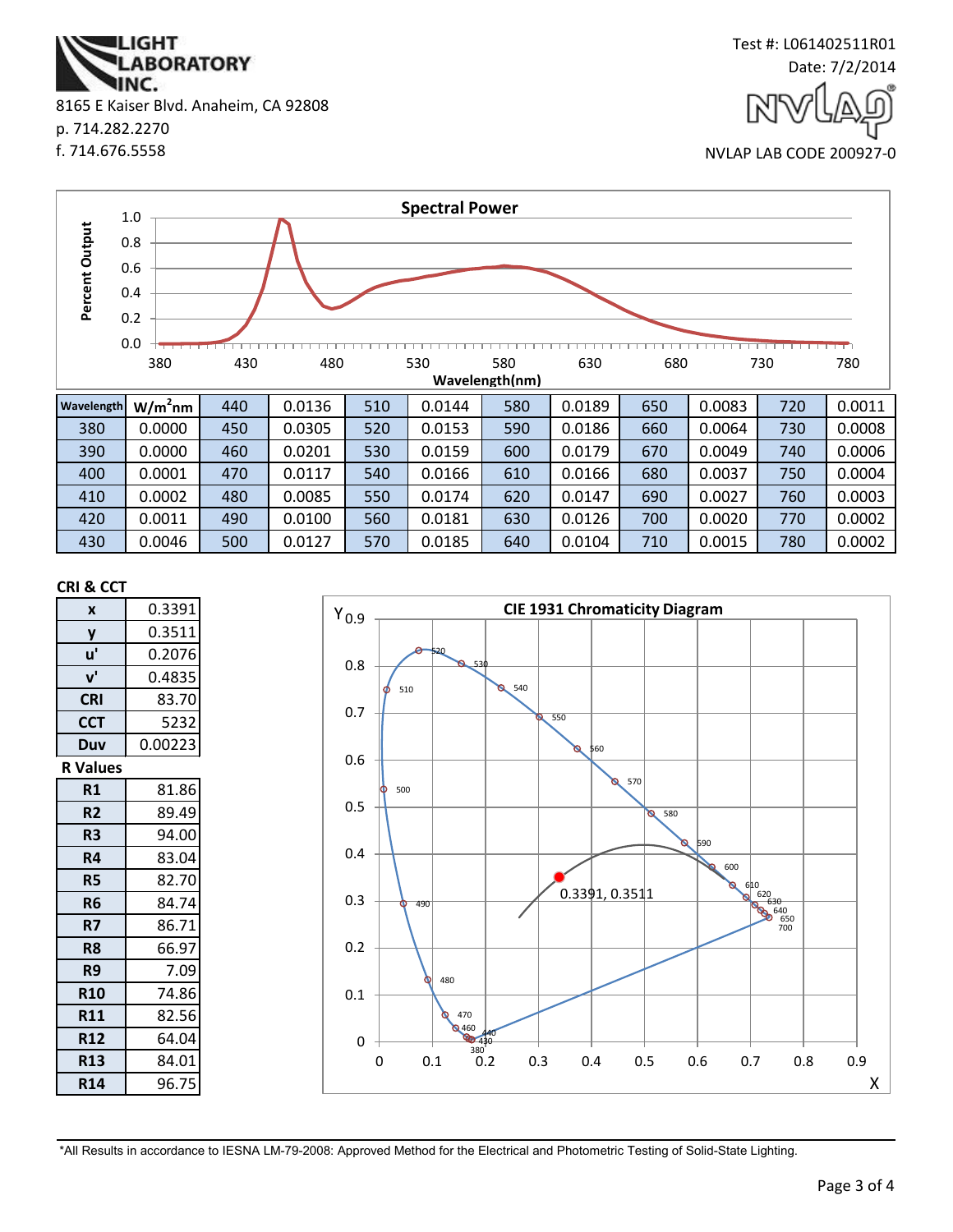



#### **Test Methods**

# **Photometric Measurements - Goniophotometer**

A Custom Light Laboratory Type C Rotating Mirror Goniophotometer was used to measure candelas(intensity) at each angle of distribution as defined by IESNA for the appropriate fixture type.

Ambient temperature is set to  $25^{\circ}$ C and is measured from the center of the fixture, within 1ft from the outside of the fixture. Temperature is maintained at  $25^{\circ}$ C throughout the testing process and the sample is stabilized for at least 30mins and longer as necessary for the sample to achieve stabilization.

Electrical measurements are measured using the listed equipment.

#### **Spectral Measurements - Integrating Sphere**

A Sensing Spectroradiometer SPR-3000, in conjunction with Light Laboratory 2 meter integrating sphere was used to measure chromaticity coordinates, correlated color temperature(CCT) and the color rendering index(CRI) for each sample.

Ambient temperature is set to 25°C and is measured from the center of the fixture, within 1ft from the outside of the fixture. Temperature is maintained at  $25^{\circ}$ C throughout the testing process and the sample is stabilized for at least 30mins and longer as necessary for the sample to achieve stabilization.

Electrical measurements are measured using the listed equipment.

Disclaimers:

This report must not be used by the customer to claim product certification, approval or endorsement by NVLAP, NIST or any agency of Federal Government.

Report Prepared by : Wilson Khounlavong

Test Report Released by:

Ump

Engineering Manager **Contract Contract Contract Contract Contract Contract Contract Contract Contract Contract Contract Contract Contract Contract Contract Contract Contract Contract Contract Contract Contract Contract Con** Jeff Ahn Steve Kang

Test Report Reviewed by:

evels

*\*Attached are photometric data reports. Total number of pages: 8*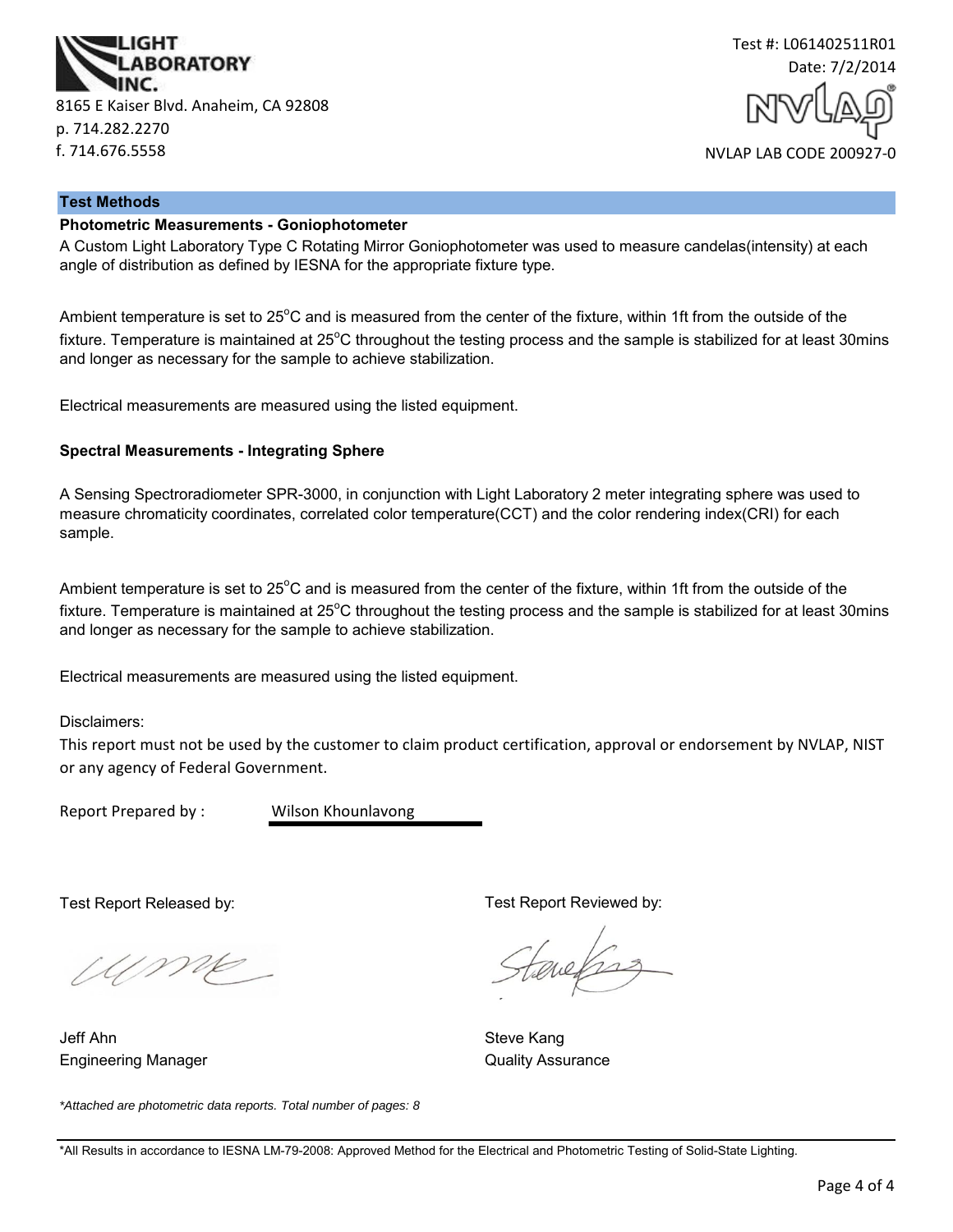**IGHT ABORATORY** 8165 E. Kaiser Blvd. Anaheim, CA 92808 p. 714.282.2270 f. 714.676.5558

# **Photometric Test Report**

## **IES FLOOD REPORT PHOTOMETRIC FILENAME : L061402511R01.IES**

## **DESCRIPTIVE INFORMATION (From Photometric File)**

IESNA:LM-63-2002 [TEST] L061402511R01 [TESTLAB] LIGHT LABORATORY, INC. [ISSUEDATE] 7/2/2014 [MANUFAC] MOON VISIONS LIGHTING [LUMCAT] LED MV120V R30 14W 5K NFL [LUMINAIRE] 4"DIA. X 4-1/8"H. LED LAMP [MORE] NO LENS [LAMPPOSITION] 0,0 [LAMPCAT] N/A [OTHER] CANDELA AND ELECTRICAL VALUES ARE FROM [MORE] LIGHT LABORATORY TEST L051409116R01 [OTHER] INDICATING THE CANDELA VALUES ARE ABSOLUTE AND [MORE] SHOULD NOT BE FACTORED FOR DIFFERENT LAMP RATINGS. [INPUT] 120VAC, 13.86W [TEST PROCEDURE] IESNA:LM-79-08

Note: Candela values converted from Type-C to Type-B

#### **CHARACTERISTICS**

| <b>NEMA Type</b><br>Maximum Candela<br>Maximum Candela Angle<br>Horizontal Beam Angle (50%) | 4 H x 4 V<br>4844<br>$-1H$ OV<br>24.8 |
|---------------------------------------------------------------------------------------------|---------------------------------------|
| Vertical Beam Angle (50%)                                                                   | 24.8                                  |
| Horizontal Field Angle (10%)                                                                | 52.6                                  |
| Vertical Field Angle (10%)                                                                  | 52.6                                  |
| Lumens Per Lamp                                                                             | N.A. (absolute)                       |
| <b>Total Lamp Lumens</b>                                                                    | N.A. (absolute)                       |
| <b>Beam Lumens</b>                                                                          | 510                                   |
| <b>Beam Efficiency</b>                                                                      | N.A.                                  |
| <b>Field Lumens</b>                                                                         | 1068                                  |
| <b>Field Efficiency</b>                                                                     | N.A.                                  |
| Spill Lumens                                                                                | 338                                   |
| Luminaire Lumens                                                                            | 1407                                  |
| <b>Total Efficiency</b>                                                                     | N.A.                                  |
| <b>Total Luminaire Watts</b>                                                                | 13.86                                 |
| <b>Ballast Factor</b>                                                                       | 1.00                                  |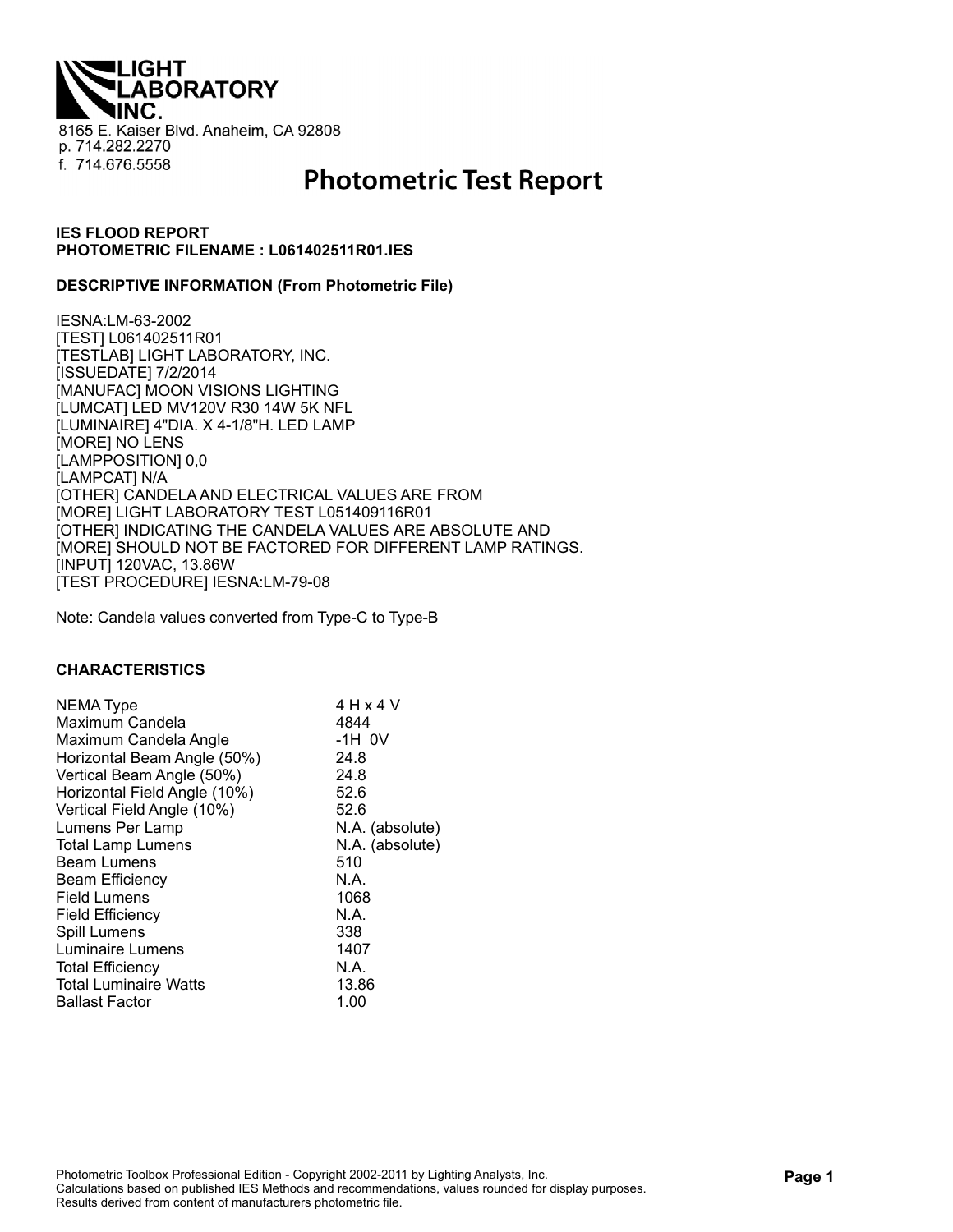# **IES FLOOD REPORT PHOTOMETRIC FILENAME : L061402511R01.IES**

## **AXIAL CANDELA**

| DEG.                                                                                                                                                                                                                                                                                                                                         | HOR.                                                                                                                                                                                                                                                                                                                  | DEG.                                                                                                                                                                                                                                                                                                                                           | VERT.                                                                                                                                                                                                                                                                                                                 |
|----------------------------------------------------------------------------------------------------------------------------------------------------------------------------------------------------------------------------------------------------------------------------------------------------------------------------------------------|-----------------------------------------------------------------------------------------------------------------------------------------------------------------------------------------------------------------------------------------------------------------------------------------------------------------------|------------------------------------------------------------------------------------------------------------------------------------------------------------------------------------------------------------------------------------------------------------------------------------------------------------------------------------------------|-----------------------------------------------------------------------------------------------------------------------------------------------------------------------------------------------------------------------------------------------------------------------------------------------------------------------|
| 90<br>85<br>75<br>65<br>55<br>47.5<br>42.5<br>37.5<br>33<br>29<br>25.5<br>22.5<br>19.5<br>17<br>15<br>13<br>11<br>9<br>7<br>5<br>3<br>1<br>0<br>$-1$<br>$-3$<br>$-5$<br>$-7$<br>-9<br>$-11$<br>$-13$<br>$-15$<br>$-17$<br>$-19.5$<br>$-22.5$<br>$-25.5$<br>$-29$<br>$-33$<br>$-37.5$<br>$-42.5$<br>$-47.5$<br>$-55$<br>-65<br>$-75$<br>$-85$ | 0<br>0<br>5<br>17<br>40<br>71<br>104<br>156<br>234<br>353<br>523<br>744<br>1064<br>1434<br>1814<br>2269<br>2793<br>3343<br>3884<br>4351<br>4690<br>4844<br>4836<br>4844<br>4690<br>4351<br>3884<br>3343<br>2793<br>2269<br>1814<br>1434<br>1064<br>744<br>523<br>353<br>234<br>156<br>104<br>71<br>40<br>17<br>5<br>0 | 90<br>85<br>75<br>65<br>55<br>47.5<br>42.5<br>37.5<br>33<br>29<br>25.5<br>22.5<br>19.5<br>17<br>15<br>13<br>11<br>9<br>7<br>5<br>3<br>1<br>0<br>$-1$<br>$-3$<br>$-5$<br>$-7$<br>-9<br>$-11$<br>$-13$<br>$-15$<br>$-17$<br>$-19.5$<br>$-22.5$<br>$-25.5$<br>$-29$<br>$-33$<br>$-37.5$<br>$-42.5$<br>$-47.5$<br>$-55$<br>$-65$<br>$-75$<br>$-85$ | 0<br>0<br>5<br>17<br>40<br>71<br>104<br>156<br>234<br>353<br>523<br>744<br>1064<br>1434<br>1814<br>2269<br>2793<br>3343<br>3884<br>4351<br>4690<br>4844<br>4836<br>4844<br>4690<br>4351<br>3884<br>3343<br>2793<br>2269<br>1814<br>1434<br>1064<br>744<br>523<br>353<br>234<br>156<br>104<br>71<br>40<br>17<br>5<br>0 |
| -90                                                                                                                                                                                                                                                                                                                                          | 0                                                                                                                                                                                                                                                                                                                     | -90                                                                                                                                                                                                                                                                                                                                            | 0                                                                                                                                                                                                                                                                                                                     |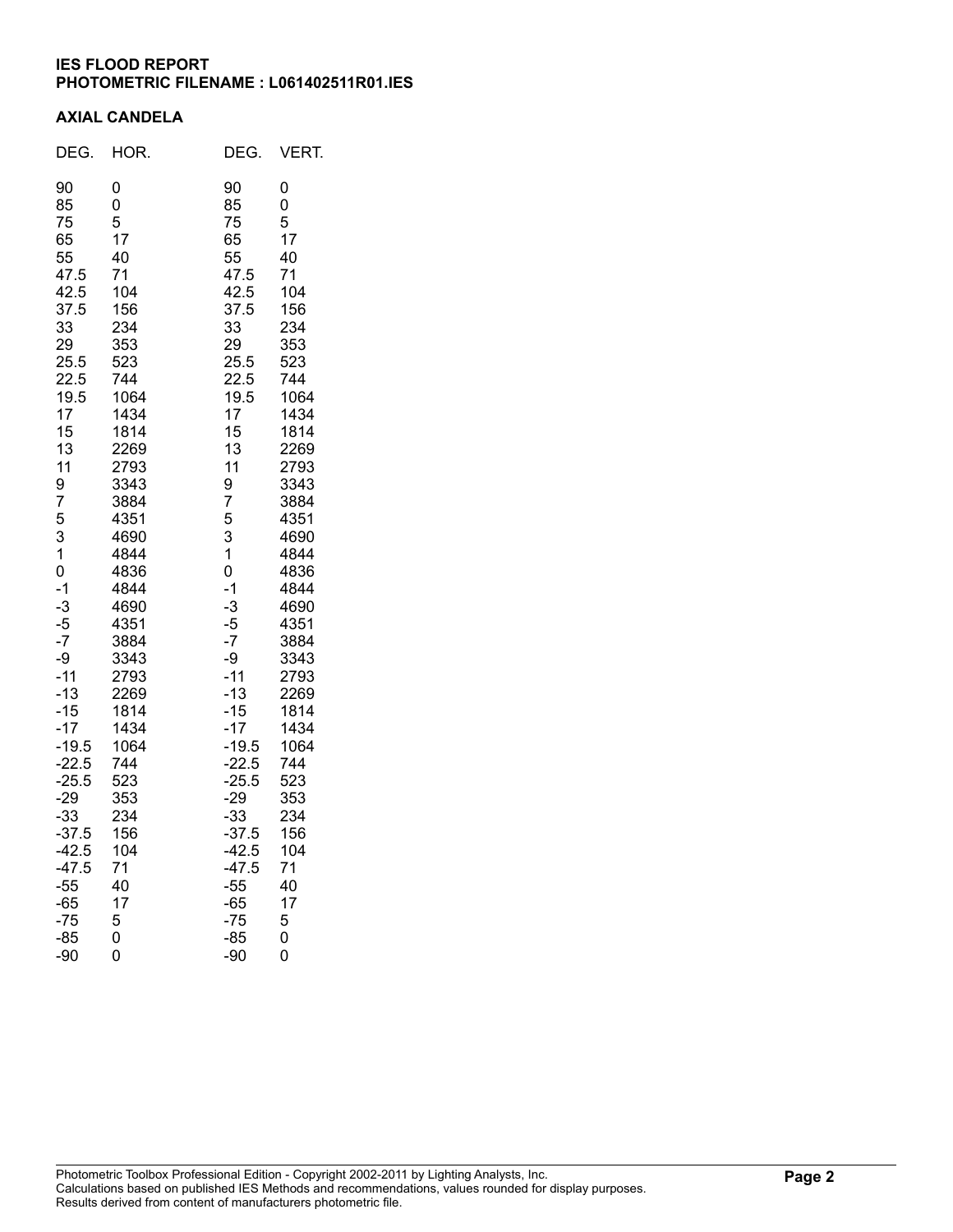# **IES FLOOD REPORT PHOTOMETRIC FILENAME : L061402511R01.IES**

# **AXIAL CANDELA DISPLAY**



Maximum Candela = 4844 Located At Horizontal Angle =-1, Vertical Angle = 0

H - Horizontal Axial Candela

V - Vertical Axial Candela